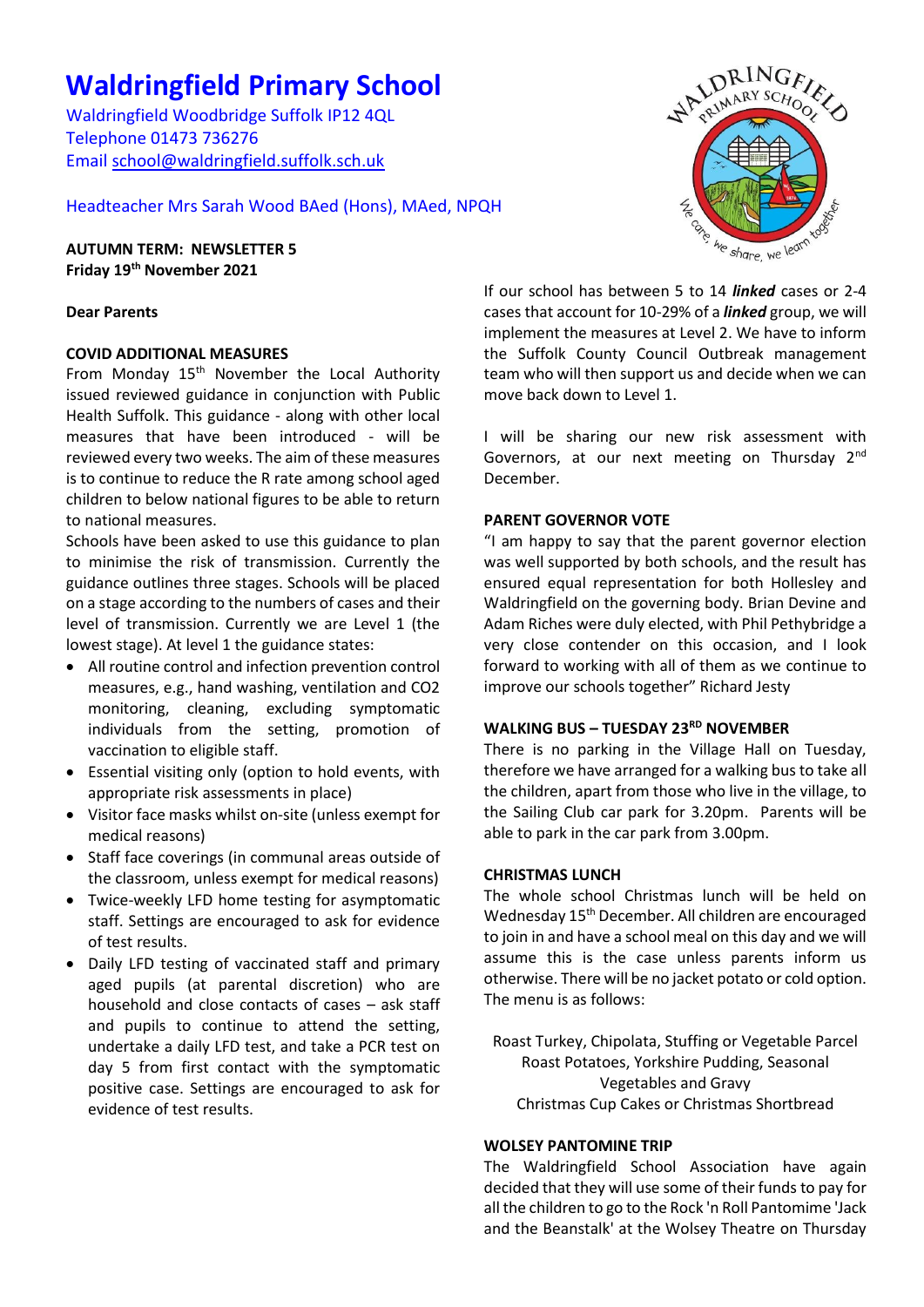16<sup>th</sup> December. The cost of the tickets has been fully funded; however we are requesting a voluntary contribution of £7.00 per child towards the cost of the coach.

All children in Badgers and Owls will need a packed lunch on this date. The children in KS1 will have a school meal as usual before we leave.

We will be leaving school at around 12.30 pm in order to be at the Wolsey for a 1.30 pm start and will return to school later that afternoon at approximately 4.45pm, depending upon traffic.

To make things easier and safer for everybody concerned I will be bringing all the children back to school and will not accept requests from parents to pick them up from the Wolsey or anywhere else enroute.

We will also be offering either an ice lolly or an ice cream tub (dependent upon availability) during the interval, which will be available to order and pay for via ParentMail from next week. There is no facility to buy individually on the day so please ensure you order and pay by the deadline given.

**Please complete the form on ParentMail next week, giving permission for your child to travel to the Wolsey Theatre. You will be able to pay your contribution towards the coach via ParentMail as well as pay for any ice lolly/cream ordered.**

#### **ONLINE SAFETY**

This week a number of our children have drawn images and spoken about a character called Poppy Playtime. This is a character from an online game. Poppy Playtime is a first-person horror-puzzle adventure game*.* It is divided into multiple chapters around the abandoned Playtime Co. factory. Through the game the character progresses into the mysterious factory, around the dangerous toys ahead. Poppy Playtime introduces horrifying toys and it uses the character to recreate scary scenes. The children who have spoken about this character have been scared and the image of the character worries them. Please look after your child whilst they are gaming and be mindful of the content of the games that they are playing. This game does not sound very primary school age appropriate.

#### **NO DOGS ON SCHOOL PREMISES**

Please note that we do not allow dogs on the school premises. If dogs are walked to collect children from school, they need to be left outside the school gate.

#### **WSA CORNER Wanted: Cuddly Toys**

# Please donate your pre-loved cuddly toys for the popular 'Chocolate and Teddy Tombola' at the Christmas Fair. They can be brought to the school office

by the end of next week.

Thank you for your donations of chocolate today.

#### **Christmas Raffle**

Thanks to your generosity, we have hamper prizes for our Christmas Raffle. Tickets will be available to purchase on ParentMail from next week.

1<sup>st</sup> prize: Luxury Food and Drink Hamper 2<sup>nd</sup> prize: Case of Prosecco 3<sup>rd</sup> prize: £30 Deben Inns Voucher Plus many more wonderful prizes!

We will write your details on the tickets and put them in the raffle drum. The draw will take place at the Christmas Fair on 10<sup>th</sup> December.

## **Secret Christmas Present Shop: Pre-pay by Friday 3rd December**

This popular shop will be open to children during the school day on Wednesday 8<sup>th</sup> December. They will be able to choose and wrap gifts for their grown-ups. Each gift will cost £3 and we ask that you pre-pay in the ParentMail shop.

# **Upcoming Bag2School Collection: Tuesday 7th December**

If you have any items of clothing which you no longer need, please keep them to one side for our next Bag2School collection on 7th December.

## **Christmas Fair: Friday 10th December, 3.00 – 4.30pm, Village Hall**

Children will entertain us by singing outdoors to start off this festive event, then stalls will be spread throughout the indoor and outdoor space at the hall. There'll be gifts to buy, games to play, treats to eat and crafts to make. And of course, Santa will be in his grotto, ready to greet children and hand out gifts. We look forward to seeing you there.

#### **STAR OF THE WEEK AWARDS**

Hedgehogs: Sonny Stock for joining in with PE, Finnian Wood for wonderful storytelling and illustrations, and Rosie Love for trying new foods.



The school is committed to safeguarding and promoting the welfare of children. We expect all staff and volunteers to share this commitment

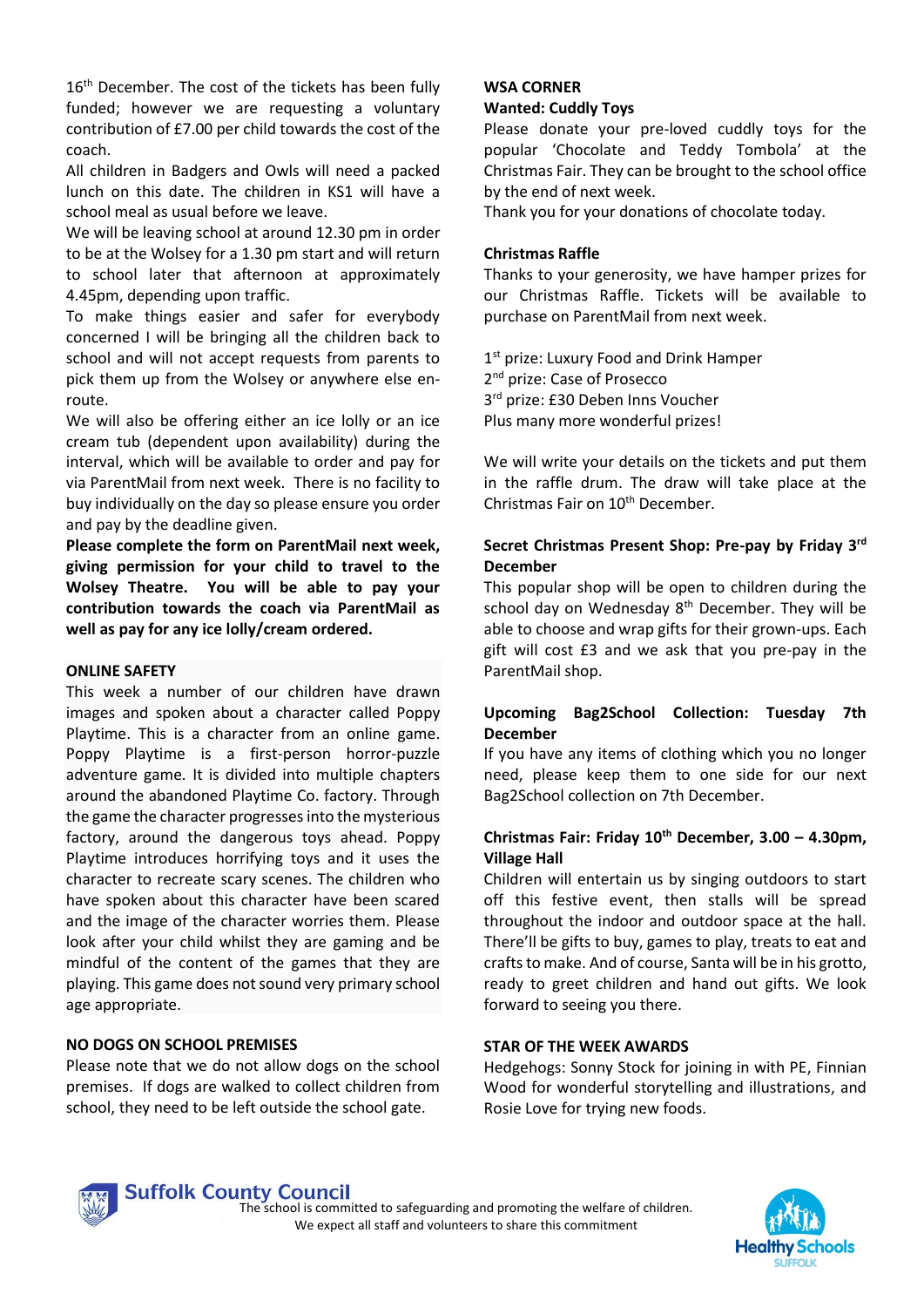Squirrels: Marnie Cook for excellent contributions to topic discussions about London landmarks, Connie Pethybridge for her wonderful kind manners to other children and adults, and Jack Love for trying so hard with his maths, even when it gets tricky AND for sitting nicely on the carpet

Badgers: Jessica Todd for smiling lots, working hard, being enthusiastic and making us laugh with your expressiveness and humour, William Stanley for careful, methodical maths which was easy to follow, and Evie Marston for being such a smiley, positive person who works hard and always shows her best.

Owls: Harry Thomson for being so knowledgeable in Bikeability, Eva Doyle for her amazing opening paragraph for her non-chronological report and super fraction work, and Luna Clarke for her beautifully presented non chronological report.

#### **BRONZE ACORN AWARDS**

Poppy Booth, Luna Clarke, James Ballard, Jensen Sharpe, Harry Clarke, Harry Gooden, Holly Shiells, Tilly Garrett, Alba Roper, Dylan Murphy, Milly Ballam, Daisy Mann, Sebastien Vince, Tabitha-Grace Goode, Rosie Love, Eddison Riches, Ava Clarke, Martha Cooney, Charlotte Garfield, Tabitha Webber, Chloe Dale, Molly King, Hudson Smith, Oscar Wilson, Ava Lewis, Brennan-Tate Macro, Isabel Stannard, Ezra Damoah-Green, Miles Parratt, Joy-Sunny Garnham, Marnie Cook, Matilda Webber, Alba Goody, Gene Barber, Thomas Love, Leo Young, Evan Boardley, Ivy Mann, Issy Stock, Eddie Collins-Owen, Elodie Sadler, Emelia Mills, Caitlin Murphy, Jack Love, Connie Pethybridge, Mason Mills, Flora Dishington, Nellie Smith, Sophia Nelli, Ethan Haden-Scott, Sonny Stock.

#### **SILVER ACORN AWARDS**

Betty Leeder, Amiah Oldfield, Paige Newton, Florence Pethybridge, Samuel Wickens, Solomon Leeder, Caleb Wilson.

#### **GOLDEN LEAVES**

Elsie Gillett-Booty, Solomon Leeder for being so helpful on our sports afternoon, Mason Mills for following instructions, Miles Parratt for helping cut up other people's food and Kiedis Mills for getting off his bike.

# **MIDDAY SUPERVISORS' AWARD**

Nellie Smith for putting her hand up, sitting nicely and trying different food and Ava Lewis for stacking all the chairs without being asked

# **Suffolk County Council**



**COOK'S AWARD**

Hudson Smith for trying school lunches and George Garfield for being helpful at lunchtime.

#### **WALDRINGFIELD ACHIEVEMENTS**

Jack Love, Milly Ballam, Marnie Cook, Evan Boardley and Connie Pethybridge received a 'wow' award from Miss Catton for being on blue ten times.

The following achieved Level 2 in Bikeability training: Solomon Leeder, Eva Doyle, Brooke Parratt, Dylan Murphy, Oscar Wilson, Jensen Sharpe, Taylor Boardley, Samuel Wickens, Mimi Todd, Alfie Amass, Sebastian Vince, Daisy Mann, Molly King, Harry Thomson

# Golden Mile Initiative –

Bronze 10 Miles: Annie South, Blake Booth, Caleb Haden-Scott, Caleb Wilson, Iris South, Maisie Nelli, Noah Peasey, Ollie Winchester, Oscar Dishington, Paige Newton, William Stanley Silver 25 Miles: Molly King Gold 50 Miles: Chloe Dale, Hudson Smith Emerald 75 Miles: James Ballard, Lauren Stanley

## **OUTSIDE WALDRINGFIELD ACHIEVEMENTS**

Taylor Boardley plays for Ipswich Town FC under 10's in the Advanced Training Centre and represented them against Northampton Town during October. Lyra Oldfield achieved her 600m swimming certificate. Evan Boardley received Player of the Week at Kirton Kestrels Under 6 Football Team. Blake Booth came second in the Motor Cross Nationals

held at Peterborough.

# **MRS WOOD DATES AT WALDRINGFIELD**

I intend to be at Waldringfield on Tuesdays, Fridays and alternating Wednesdays. As always, please email me or call either school, on any day to speak to me. Hollesley's number is 01394 411616.

# **DIARY DATES**

| <b>Whole School Gymnastics Trip</b> |     |                                                                                                                                                                          |
|-------------------------------------|-----|--------------------------------------------------------------------------------------------------------------------------------------------------------------------------|
|                                     |     |                                                                                                                                                                          |
| 12.30 pm Flu Immunisations Catch-   |     |                                                                                                                                                                          |
| up Session                          |     |                                                                                                                                                                          |
| Tue 7 Dec                           | 9am | Bag2School                                                                                                                                                               |
| Collection                          |     |                                                                                                                                                                          |
|                                     |     |                                                                                                                                                                          |
|                                     |     |                                                                                                                                                                          |
| Open Day for Sep 22 Parents NOW     |     |                                                                                                                                                                          |
| <i>CANCELLED</i>                    |     |                                                                                                                                                                          |
|                                     |     | NO VILLAGE HALL PARKING<br>(Walking Bus to the Sailing Club)<br><b>Badgers Trip to Colchester Castle</b><br>6pm Christmas Church Service<br>6pm Christmas Church Service |

The school is committed to safeguarding and promoting the welfare of children. We expect all staff and volunteers to share this commitment